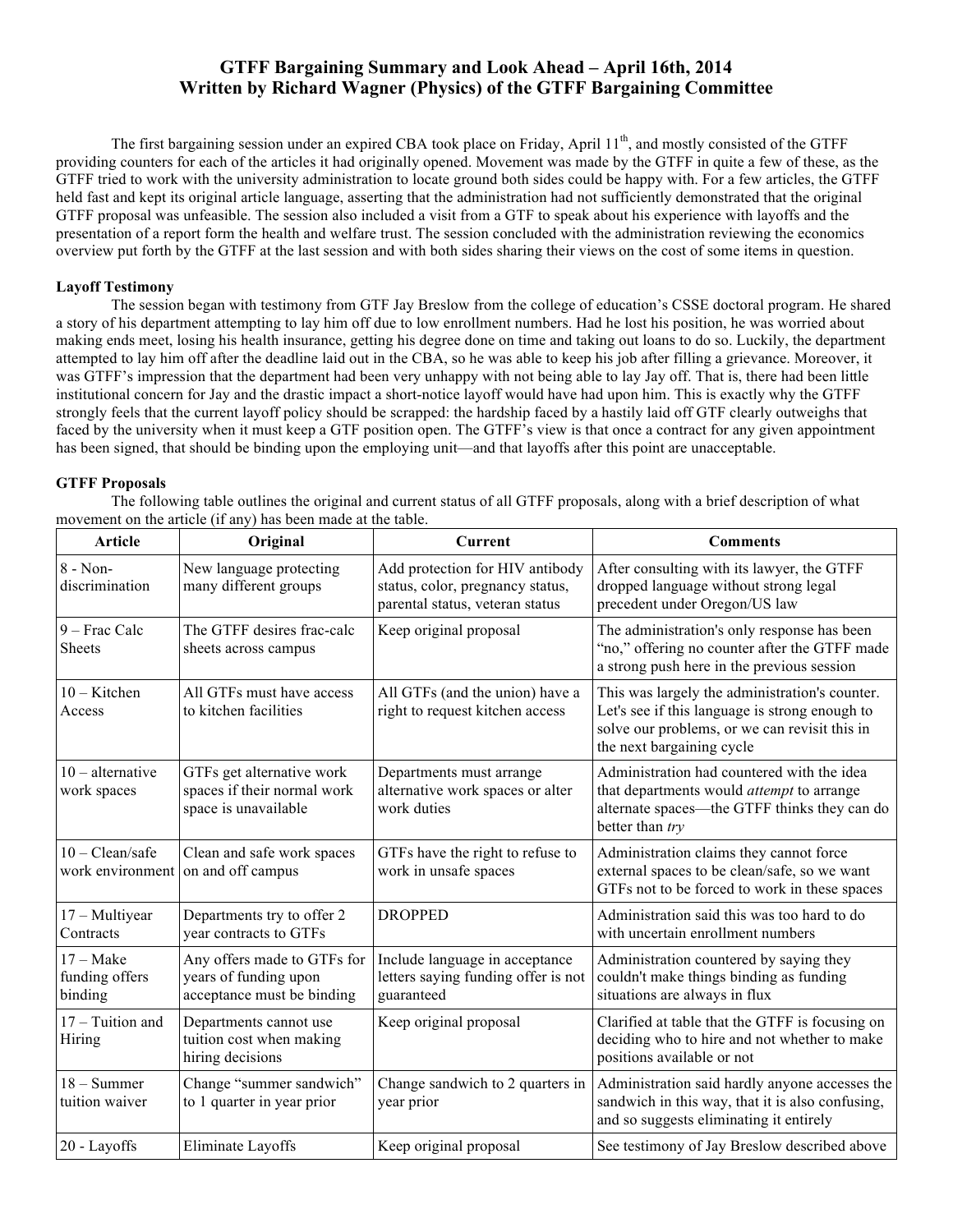| <b>Article</b>                            | Original                                                                                                                                 | <b>Current</b>                                 | <b>Comments</b>                                                                                                                                                                                                                                                                                                                                                |
|-------------------------------------------|------------------------------------------------------------------------------------------------------------------------------------------|------------------------------------------------|----------------------------------------------------------------------------------------------------------------------------------------------------------------------------------------------------------------------------------------------------------------------------------------------------------------------------------------------------------------|
| $21 -$ Minimum<br>Wage                    | 6.1% minimum wage<br>increase both years                                                                                                 | 5.5% increase in both of next two<br>years     | We cannot close the wage-living expenses gap<br>in 3 years at 5.5%, but this would do it in 4.<br>5.5% saves the university \$200,000 over the<br>life of the CBA compared to 6.1%. Hopefully<br>the administration will make movement<br>towards us. The administration's offer of 1.5%<br>and 2% over the next two years barely covers<br>the inflation rate |
| $22 - University$<br>Fees                 | Eliminate all fees                                                                                                                       | Keep original proposal                         | Continue to push for no fees. Going to a<br>percentage fee (the administration suggestion)<br>is dangerous and unworkable for GTFs                                                                                                                                                                                                                             |
| 22 - SEVIS fees                           | University reimburses<br>international students who<br>have to pay a SEVIS fee to<br>get a visa to come to the US<br>for graduate school | Keep original proposal                         | Administration has never addressed this. This<br>is a one-time fee for international students<br>(maybe some have to pay it again when<br>renewing their visa). University would only<br>pay upon request when GTFs have to pay it in<br>order to be in the country as a GTF                                                                                   |
|                                           | 23 – Major Dental The trust can add major<br>dental coverage to our health<br>plan                                                       | Keep original proposal                         | Major dental estimated cost of \$350,000/year.<br>It remains a critical issue to our members                                                                                                                                                                                                                                                                   |
| $24 - Doubling$<br><b>Vision Benefits</b> | The trust can increase GTF<br>vision benefits to \$400/year                                                                              | Keep original proposal                         | Estimated cost of \$295,000/year. Also remains<br>highly important to our members                                                                                                                                                                                                                                                                              |
| 27 - Parental<br>Leave                    | GTFs get 6 weeks of paid<br>parental leave                                                                                               | Keep original proposal – we want<br>paid leave | If all 6 weeks are taken, replacing the absent<br>GTF is estimated to cost \$900-\$5400 for those<br>6 weeks. If 10 people take the full 6 weeks,<br>that is only a \$54,000 maximum cost-a<br>pittance compared to other costs                                                                                                                                |
| 27 – Medical<br>Leave                     | GTFs get 6 weeks of medical<br>year                                                                                                      | Keep original proposal – we want<br>paid leave | Weekly cost is same as parental leave per<br>week. We are unsure how to estimate how<br>many GTFs this would affect so as to estimate<br>total cost. Requested administration input.                                                                                                                                                                           |

A more detailed table of the entirety of the GTFF and administration proposals is in preparation and will be available at gtff.net soon.

## **Health and Welfare Trust Report**

The GTFF health and welfare trust, which includes 2 members of the GTFF bargaining team and a member of the administration's bargaining team, finalized a report on trust expenses this past week, which was presented to the bargaining table. The report looks at the last 10 years of the trust and involves in 3 main take away points:

- Per enrollee, the premium increase has averaged 10.4% annually. Overall, the premium has increased an average of 12.5% per year, the difference being an effect of increased enrollment.
- The demographics of enrollment have changed very little. The proportion of enrollees who are individuals, partners, or children has stayed relatively stable.
- The main cause of the abnormally large premium increase last year was an unpredictable rise in major claims (individual health care events that cost more than \$25,000 – such as births, emergency surgeries, and major accidents). Years where we happen to have a lot of these events are the years where we see large increases in the premiums.

The trust has also been shopping our health insurance to different companies for the next year. The feedback from these companies suggests that our premium increase for next year will be on par with good years for the trust, years where premium increases were relatively low. Since both bargaining teams had a hand in putting the report together, we hope to see movement from the administration on the various healthcare proposals now that they have a better understanding of the costs for the year. This report (in a slightly redacted version) may be made available to GTFs and the public at large soon.

## **Administration Finances**

At the previous bargaining session, the GTFF presented some figures on the total estimated cost of its proposals. At this session, the administration reviewed the GTFF figures and offered some of their own:

The administration agreed, in principle, with the GTFF's assessment that a 6.1% raise to the minimum wage would cost around \$1.4 million over the life of the contract. Estimations for wage increases are difficult because there are many factors to take into account, but our figures were comparable enough that the administration accepted them.